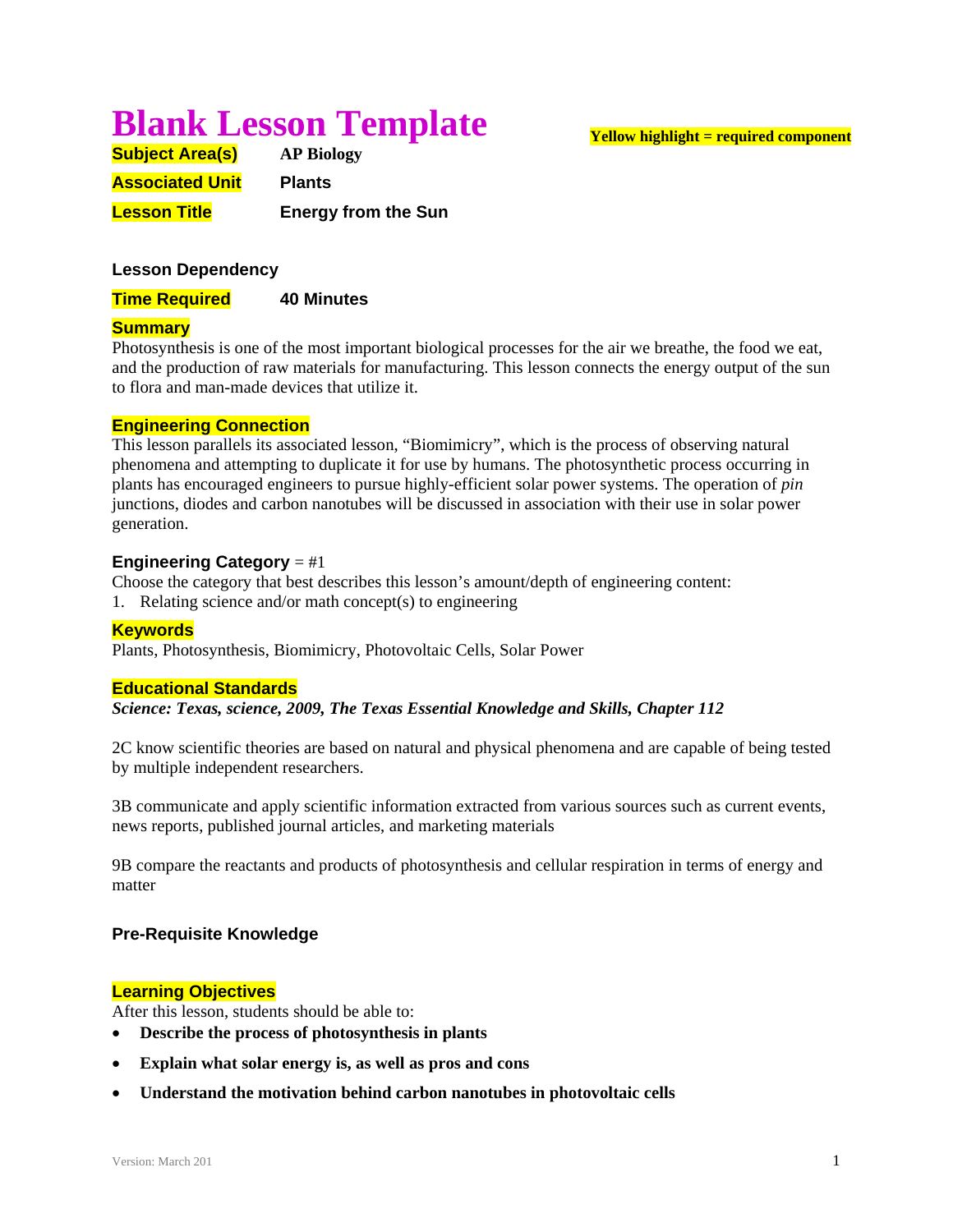#### **Introduction / Motivation**

After learning about photosynthesis, students should be able to understand that radiation from the sun is being absorbed in the chloroplasts (both a and b) in leaf cells. The energy is converted from electromagnetic to chemical energy via a chain of oxidation-reduction reactions in the light-harvesting complexes.

In a similar process, electrical energy can be generated from solar radiation. Semiconductors can be doped (intentional addition of non-matrix elements) to produce layers that are rich in either electrons (negative terminal or *n*-type) or electron holes (positive terminal or *p*-type). When ptype and n-type layers are stacked, the junction between them experiences charge neutralization, thus barring further diffusion without an external influence. When sunlight hits the panel, electrons are excited and overcome the charge barrier, moving into the current carrying wires to the power load. Solar power systems typically include the batteries for storing unused power and inverters to transform the current from direct current (DC) to alternating current (AC). By increasing the efficiency of solar power systems, engineers hope to provide clean, renewable electricity for the ever-growing energy demands.

# **Lesson Background & Concepts for Teachers**

Teachers should review the plant unit of the biology textbook especially the photosynthesis section. Teachers should also be familiar with how solar panels work. More information on solar power and solar cells can be found at:

# http://www4.eere.energy.gov/solar/sunshot/resource\_center/

A good summary of carbon nanotubes was put together by the Dai research group at Stanford:

http://www.stanford.edu/group/cpima/education/nanotube\_lesson.pdf

More information on the use of carbon nanotubes in PVCs can be found at:

http://news.stanford.edu/pr/2011/pr-sorting-out-nanotubes-111611.html

http://spectrum.ieee.org/nanoclast/green-tech/solar/carbon-nanotubebased-thin-film-createshybrid-organicsilicon-solar-cells

http://cntsolarcell.com/

| <b>Word</b>             | <b>Definition</b>                                                             |
|-------------------------|-------------------------------------------------------------------------------|
| <b>Solar Luminosity</b> | The amount of energy emitted by the sun per unit area per unit time           |
| Photosphere             | The outer shell of a light-emitting body                                      |
| Photosynthesis          | The conversion of light energy into chemical energy that is stored in glucose |
|                         | or other organic compounds; occurs in plants, algae, and certain prokaryotes. |

# **Vocabulary / Definitions**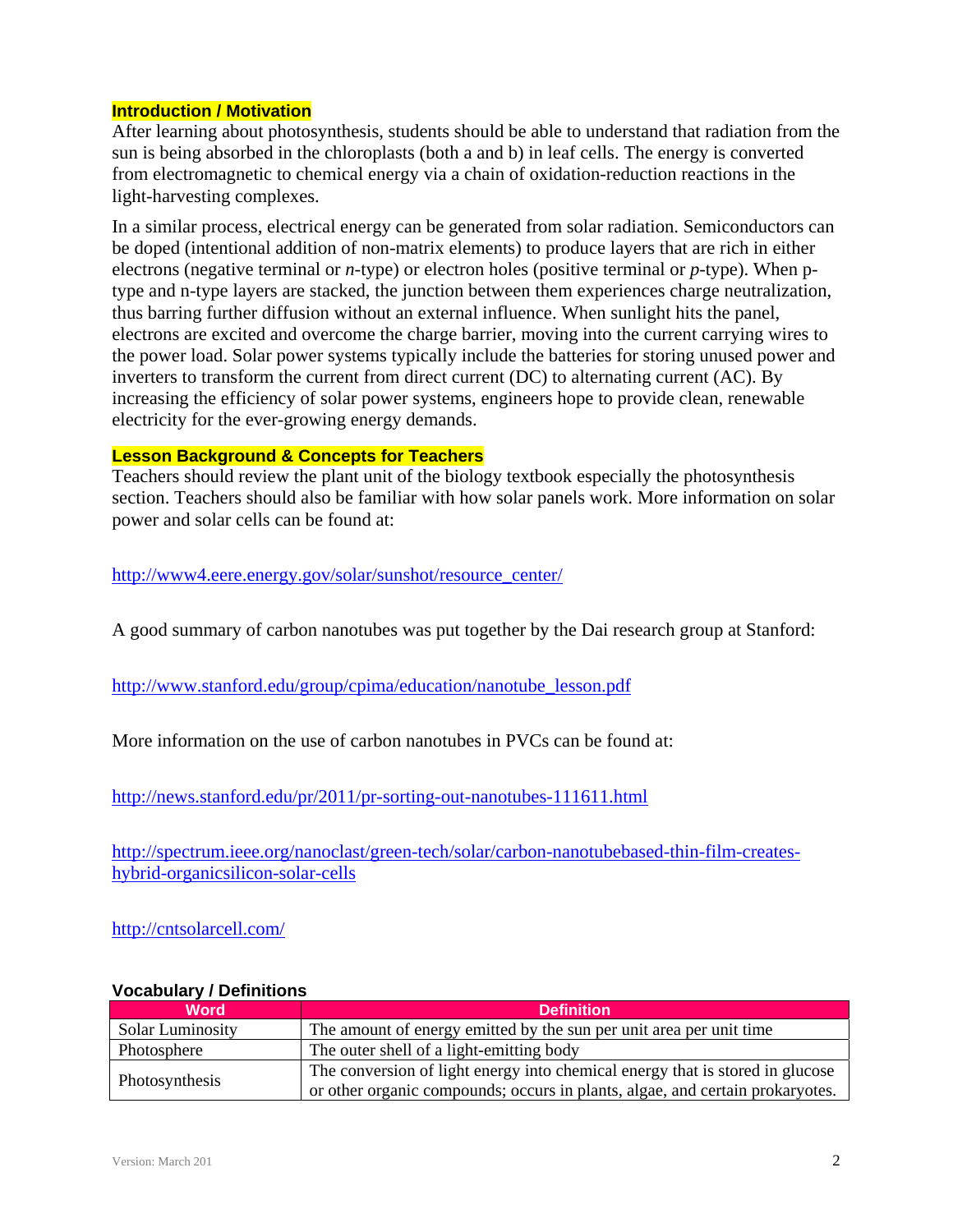|                      | (from Biology, 3 <sup>rd</sup> edition, Neil Campbell)                           |
|----------------------|----------------------------------------------------------------------------------|
| Chloroplast          | An organelle found only in plants and photosynthetic protists that absorbs       |
|                      | sunlight and uses it to drive the synthesis of organic compounds from carbon     |
|                      | dioxide and water. (from $\overline{Biology}$ , $3^{rd}$ edition, Neil Campbell) |
| Calvin Cycle         | The second of two major stages in photosynthesis (following the light            |
|                      | reactions), involving atmospheric $CO2$ fixation and reduction of the fixed      |
|                      | carbon into carbohydrate. (from Biology, 3 <sup>rd</sup> edition, Neil Campbell) |
| Photovoltaic Cell    | An electronic device that converts light energy into electrical energy through   |
|                      | the photovoltaic effect (similar to photoelectric effect).                       |
| Photoelectric Effect | The emission of electrons from matter as a result of incident light energy.      |
| Semiconductor        | A material with electronic energy bands whose separation is greater than         |
|                      | conductors (such as copper) but less than insulators (such as glass).            |
| <b>PIN Junction</b>  | A boundary between the p-type and n-type doped-semiconductor layers,             |
|                      | often utilizing a layer of intrinsic semiconductor as the boundary. Hence P-I-   |
|                      | N junction.                                                                      |
| Carbon Nanotube      | Cylindrical nanostructures of carbon that exhibit valuable mechanical and        |
|                      | electrical properties.                                                           |

# **Associated Activities**

Plant-Like Power Plant

Also can be associated with "Organic Solar Energy and Berries"

# **Lesson Closure**

#### **Assessment**

Students will take a short quiz on the subject matter discussed. The first portion will ask the students to describe the pros and cons of solar power. The second portion will ask the students to describe the process of photosynthesis.

**Lesson Extension Activities**

**Additional Multimedia Support** 

**References** 

**Attachments** 

**Other** 

**Redirect URL** 

# **Contributors**

Nicholas Spada, Elizabeth Raska, Ashley Buhring